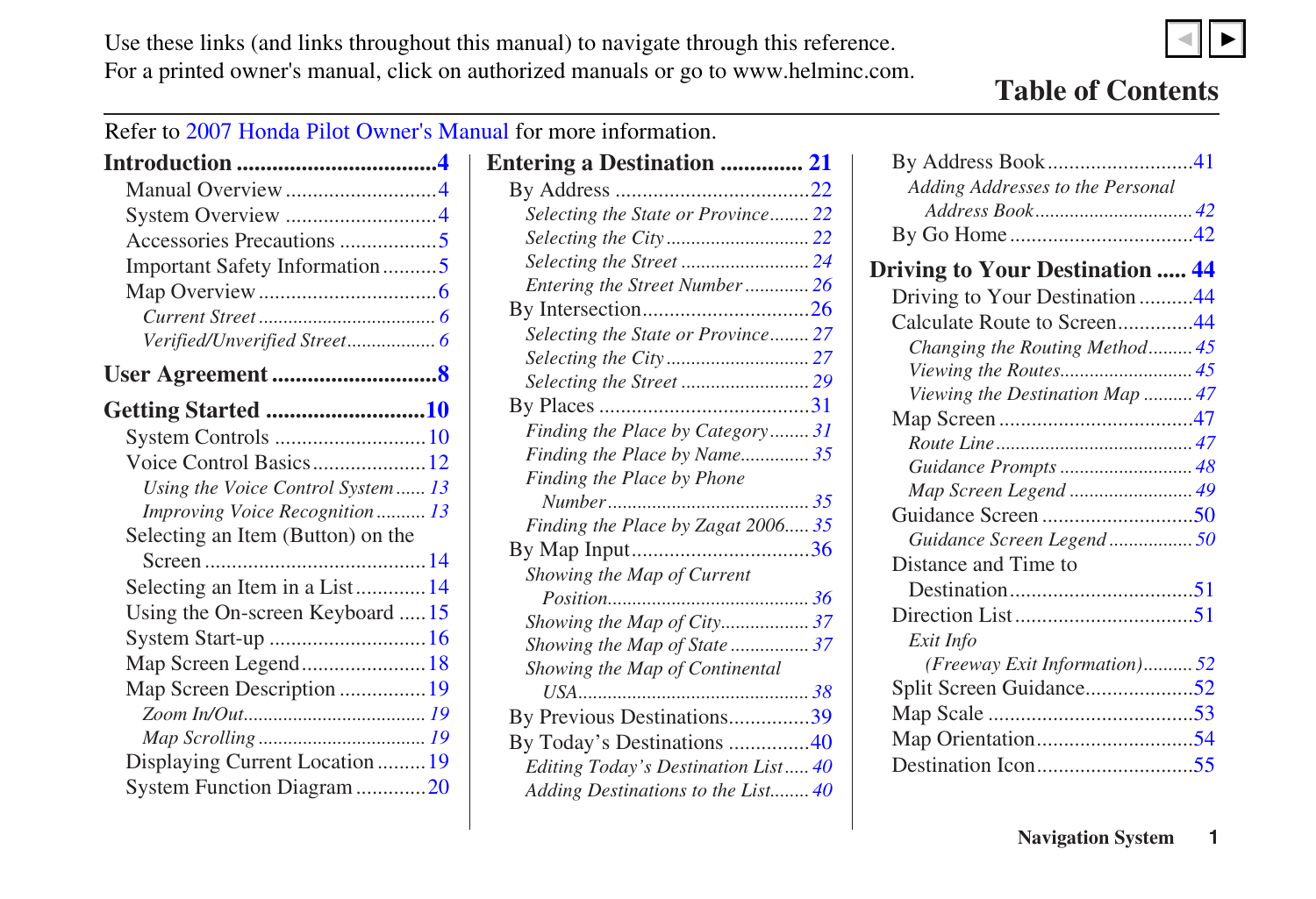## <span id="page-1-0"></span>**Table of Contents**

| Showing Icons on the Map 57       |  |
|-----------------------------------|--|
|                                   |  |
| Going Off the Route 59            |  |
|                                   |  |
| Viewing/Saving the Current        |  |
|                                   |  |
| Pop-ups and Disclaimers61         |  |
|                                   |  |
|                                   |  |
|                                   |  |
|                                   |  |
|                                   |  |
| Reroute: Change Routing Method 64 |  |
| Changing Your Destination65       |  |
| Find Nearest (Voice command) 65   |  |
| Go Home (Voice command)  65       |  |
| Using Joystick to Change          |  |
|                                   |  |
| Entering a Destination from the   |  |
| Menu Screen (while on route) 66   |  |
|                                   |  |
| Information Features 67           |  |
|                                   |  |
|                                   |  |
|                                   |  |

| Entering Your Schedule 69     |  |
|-------------------------------|--|
|                               |  |
|                               |  |
|                               |  |
|                               |  |
|                               |  |
|                               |  |
| Setup Screen (first)73        |  |
|                               |  |
|                               |  |
|                               |  |
|                               |  |
|                               |  |
|                               |  |
|                               |  |
|                               |  |
|                               |  |
|                               |  |
|                               |  |
| Previous Destinations 81      |  |
|                               |  |
|                               |  |
| Unverified Area Routing 83    |  |
|                               |  |
| Edit Waypoint Search Area  88 |  |
|                               |  |

| Correct Vehicle Position 90     |  |
|---------------------------------|--|
| System Information 91           |  |
|                                 |  |
|                                 |  |
|                                 |  |
| Voice Recognition Feedback  92  |  |
|                                 |  |
|                                 |  |
| Auto Daylight Saving Time 93    |  |
|                                 |  |
|                                 |  |
|                                 |  |
|                                 |  |
|                                 |  |
|                                 |  |
| Rear View Camera Brightness     |  |
|                                 |  |
| <b>System Initialization 96</b> |  |
| System Initialization 96        |  |
|                                 |  |
|                                 |  |
|                                 |  |
| <b>System Limitations  98</b>   |  |
| Database Limitations 100        |  |